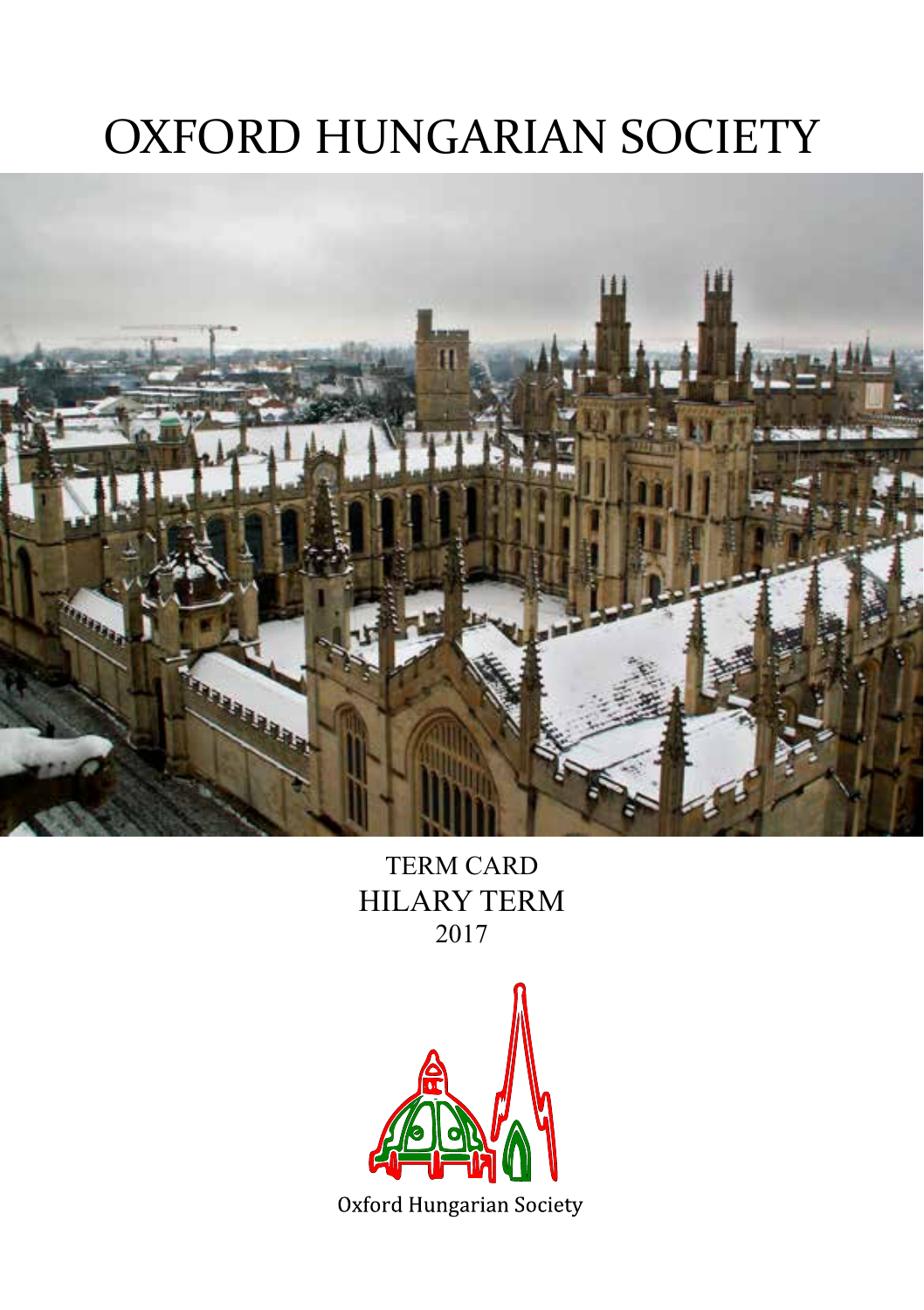*Mar-a-Lago: The Florida Residence of President Trump in US History*

**Tibor Frank (Professor of History, School of English and American Studies, Eötvös Loránd University, Budapest)**

On the day of the inauguration of Donald Trump as president, we welcome eminent Hungarian historian Tibor Frank, who has taught at many universities in the US. Prof. Frank will talk about the history of Mar-a-Lago, the Florida mansion that played such an important role in Russian-American relations, and which is now owned by Mr. Trump.

## **Week 2 (January 27th)** Harris Seminar Room, Oriel College / 8 pm

## *Look Back in Pleasure*

Join us for a celebration of 30 years of the Oxford Hungarian Society. Memorabilia from the Society's earlier days will be on display, and there will be drinks and nibbles.

### **Week 3 (February 3rd)** Harris Seminar Room, Oriel College / 8 pm

## *Brain Rhythms and the Memory System*

**Dr Linda Katona (Postdoctoral Neuroscientist, Nicholas Kürti Junior Research Fellow at Brasenose College, University of Oxford)**

Long-time member of Péter Somogyi's group at Oxford, Linda will focus on theta oscillations in the rodent brain with the purpose of characterising the formation of episodic representations during normal and abnormal brain function.

**Week 4 (February 10th)** Harris Seminar Room, Oriel College / 8 pm

## *Literary Evening: Discussing 'Journey by Moonlight' (Utas és holdvilág) by Antal Szerb*

We invite you to a discussion of 'Journey by Moonlight', Antal Szerb's second and best-known novel, available in English in a much-lauded translation by Len Rix. The story focuses on the development of Mihály, from the first days of his honeymoon in Italy to a point of no return, where he cannot find a purpose for his life any more.

We recommend reading the book before the discussion, but everyone interested in this novel is welcome to the event.



**PLEASE NOTE** The first four events will be hosted in the Harris Seminar Room at Oriel College. The following three will take place in the Buttery at Wolfson College.

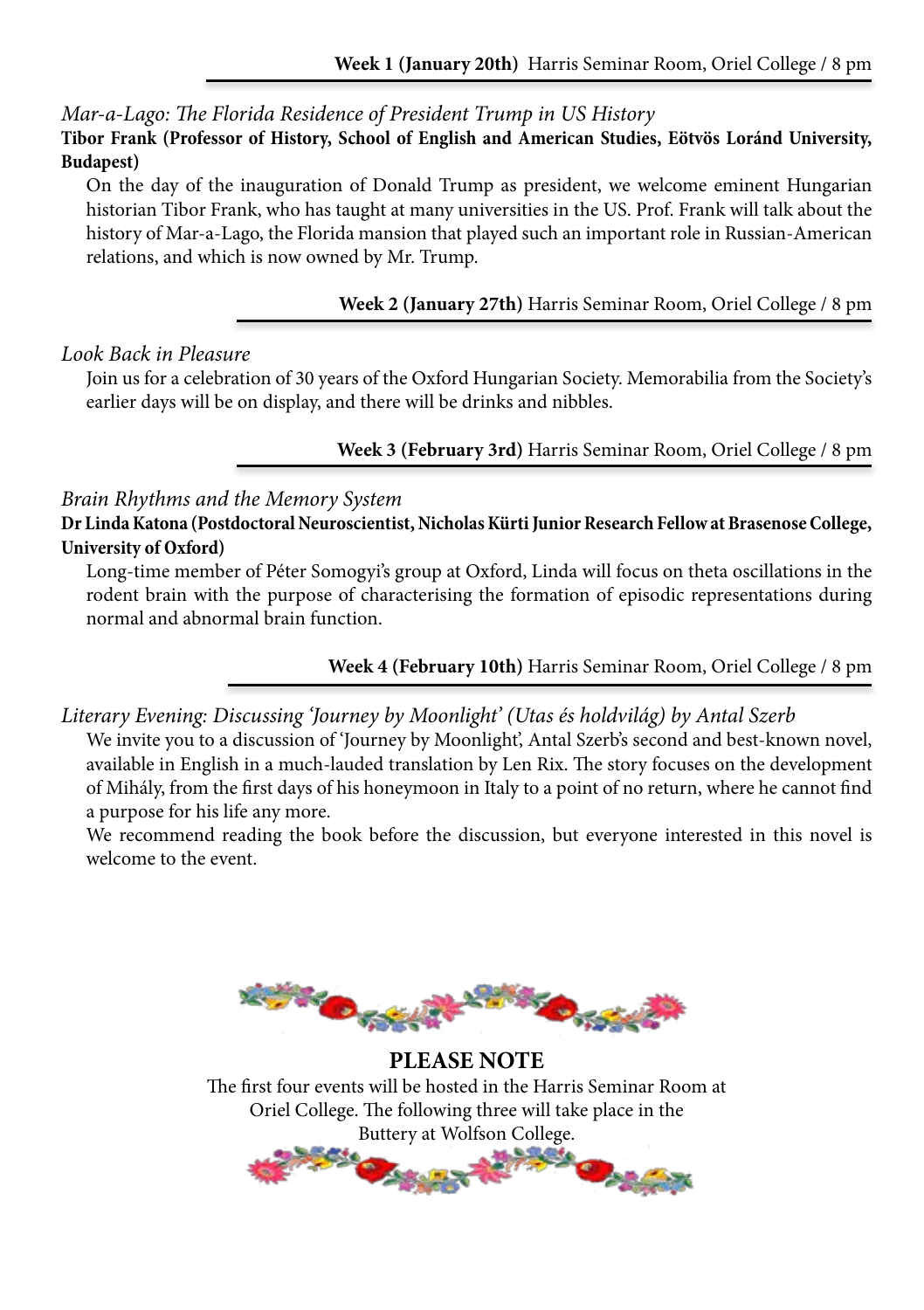## *An engineer dabbles in alternative history: 'The Rhineland War, 1936' and 'The Passenger Plane Shot down by the Russians'*

## **László Solymár FRS (Emeritus Professor at Hertford College, University of Oxford)**

Although his research interests include antennae, microwaves and superconductors, László Solymár has also written a number of history books, two of which he will present during his talk.

#### **Week 6 (February 24th)** Buttery, Wolfson College / 8 pm

### *Does corruption matter in elections?* **Miklós Hajnal (Merton College, University of Oxford)**

Last year's president of the Oxford Hungarian Society discusses his thesis: can we distinguish between corruption at the local and the national level? What makes voters sceptical about anti-corruption campaigns?

**Week 7 (March 3rd)** Buttery, Wolfson College / 8 pm

*Curating National Art Histories in the Museums of the Austro-Hungarian Monarchy: Budapest, Vienna and Cracow*

## **Nóra Veszprémi (Research fellow, University of Birmingham)**

Nóra Veszprémi is a former curator at the Hungarian National Gallery and her talk will examine and compare how art museums in three different cities of the Monarchy conceptualised the histories of Hungarian, Austrian, and Polish art, respectively.



**PLEASE NOTE** The first four events will be hosted in the Harris Seminar Room at Oriel College. The following three will take place in the Buttery at Wolfson College.